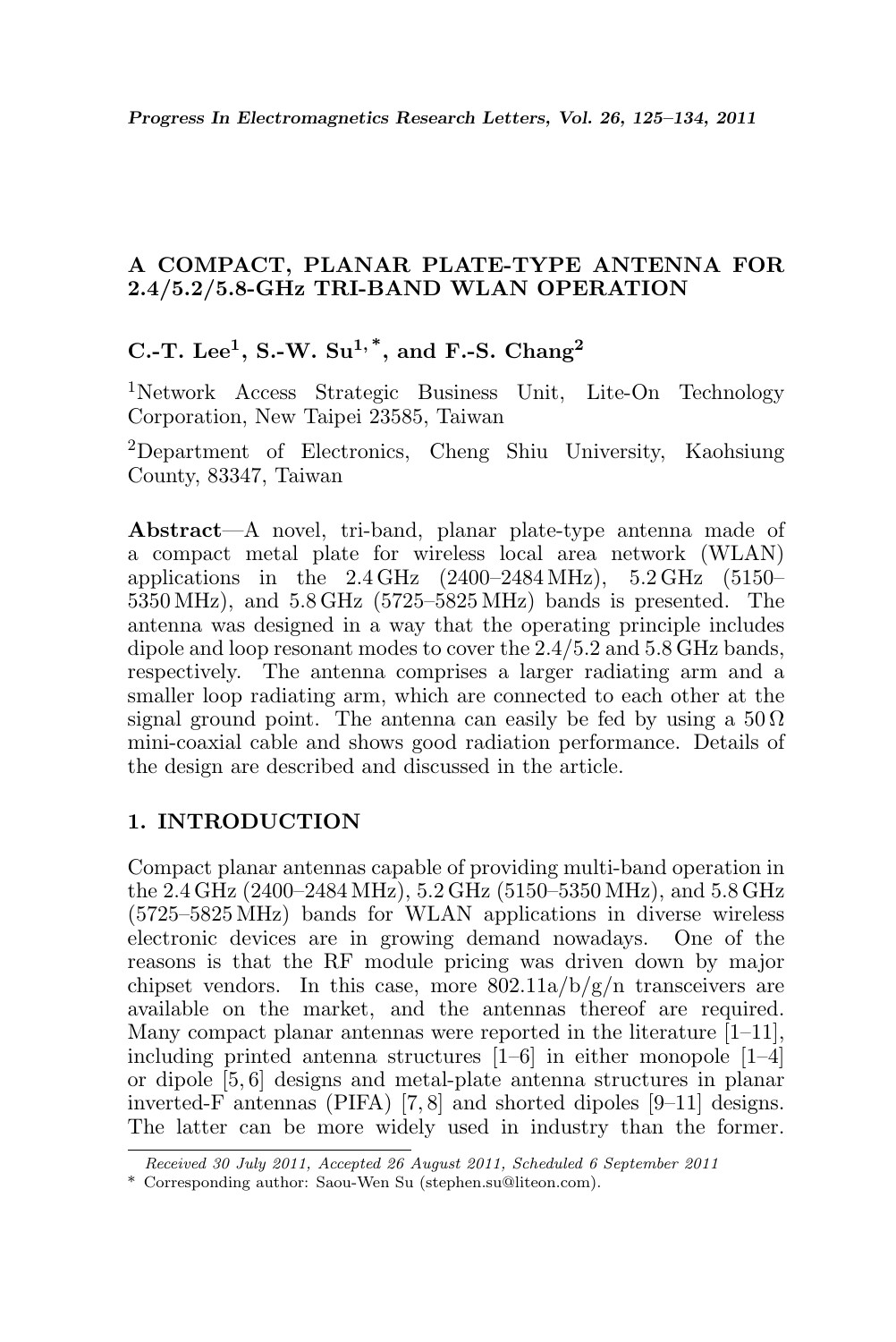Regardless of a great variety of the WLAN devices and antenna types, the aforementioned antennas are usually fed by mini-coaxial cables because of flexibility in deployment inside the devices and avoidance of clashing with the predetermined mechanical configuration. Moreover, except for dipole-like antennas [4, 5, 9, 10, 11], these designs above have less omnidirectional radiation patterns over the 2.4, 5.2, and 5.8 GHz bands. In this letter, we propose another promising, compact and planar plate-type antenna for tri-band WLAN operation and able to yield good omnidirectional patterns with high radiation efficiency. The design was obtained from stamping a small metal plate of size 10 mm×38 mm with one T-shaped and one L-shaped slits inserted. The antenna comprises a larger radiating arm and a smaller loop radiating arm, which are linked at the signal ground point of the antenna. Three resonant modes to cover the 2.4, 5.2, and 5.8 GHz bands contribute to a 0.5- $\lambda$  dipole mode, a 1.0- $\lambda$  dipole mode, and a 0.5- $\lambda$  loop mode formed at the same time in the antenna. The operating principle of the proposed antenna will be described and discussed more in detail with the aid of surface-current analyses and parametric studies. The experimental and simulated results are presented.

#### 2. PROPOSED PLATE-TYPE ANTENNA

Figure 1 shows the geometry of the proposed planar plate-type antenna. The antenna is easily made of a rectangular metal plate, a 0.3 mm-thick copper-nickel-zinc alloy. The area of the design occupies a size of  $10 \text{ mm} \times 38 \text{ mm}$ . By cutting a T-shaped slit (of width 1 mm) and an L-shaped slit (of width 2 mm) in the plate, the proposed antenna is achieved. The antenna is further separated into two portions: a larger radiating arm and a smaller loop radiating arm, which are linked at the signal ground point, point  $B$ . Notice that the opposite point  $B$ is the antenna feed point, point  $A$ , with a feed gap of 1 mm. The first resonant mode for the 2.4 GHz band is mainly generated by the portions surrounding the T-shaped slit. The second resonant mode for 5.2 GHz operation is the higher-order mode of the first resonance and shows current nulls in the loop radiating arm (see Fig. 4). In this study, the distance d of the T slit is found to affect both the 2.4 GHz band and the upper band for 5.2 GHz operation (the second mode) for the antenna. Finally, the third resonance for the 5.8 GHz band is formed by a loop structure that begins from point A and arrives at point B through the conductive path. The length  $L$  in the loop radiating arm is introduced to control the desired operating frequencies to combine with the second mode for a wide operating band to include the  $5.8 \text{ GHz}$ band. The said two parameters will be analyzed, and the results thereof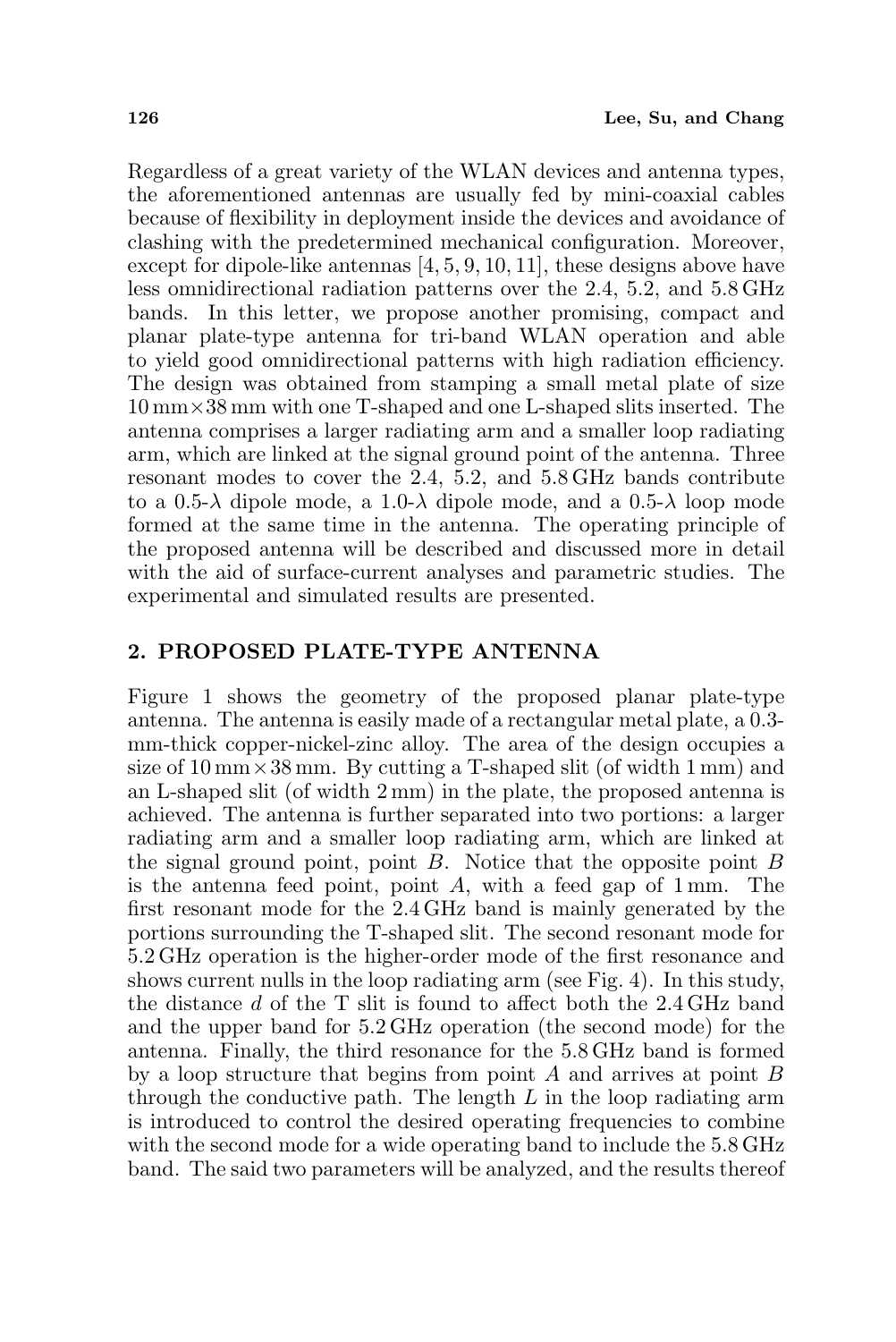



Figure 1. Geometry of the proposed, planar plate-type antenna operating in the 2.4/5.2/5.8 GHz bands for WLAN applications.

Figure 2. Photo of a constructed prototype made of a 0.3-mm thick plate and fed by a short minicoaxial cable.

will be elaborated in the next section.

A photo of the design prototype is demonstrated in Fig. 2. Clearly, the antenna can be constructed from a single piece of a flat plate at a low cost. A short,  $50-\Omega$  mini-coaxial cable of overall diameter (O.D.) 1.13-mm type with an miniature coaxial RF connector, for example I-PEX [12] and U.FL [13] connectors, is utilized to electrically couple the signals from the antenna to the WLAN module in practice. The inner conductor of the cable is connected to point  $A$ ; the outer, braided shielding is soldered at point B. The location of the antenna port (over points  $A$  and  $B$ ) is essential for good input matching and needed concerning in conjunction with the parameters d and L. The preferred dimensions for this design were attained by rigorous parametric studies with the aid of an electromagnetic-field simulation tool, Ansoft HFSS [14], and the task was laborious before reaching near optimal values.

#### 3. RESULTS AND DISCUSSION

A prototype of the proposed antenna as shown in Fig. 2 was constructed and tested. Fig. 3 shows the measured and simulated return loss of the constructed prototype. The experimental data in general agree with the simulation results. Three resonant modes for the 2.4, 5.2, and 5.8 GHz bands are excited. The measured impedance matching over the lower and the two upper resonant modes is all below a return loss of 10 dB [about voltage standing wave ratio (VSWR)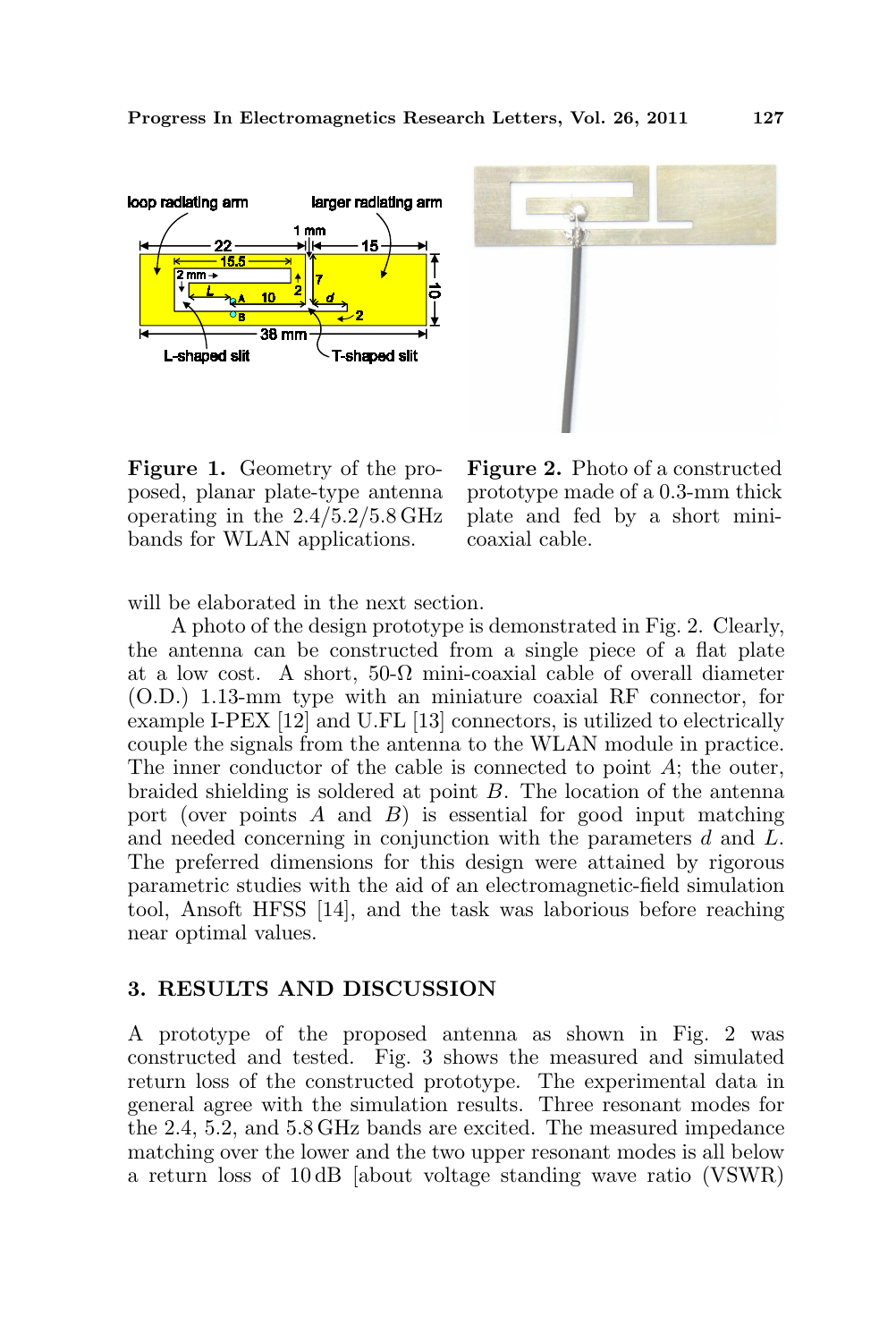

Figure 3. Measured and simulated return loss for a design prototype.



Figure 4. Simulated excited surface currents in the form of vectors at 2.5, 4.8, and 5.9 GHz for the antenna studied in Fig. 3.

of 2]. That's, the achievable impedance bandwidth of the proposed antenna satisfies the bandwidth specification for WLAN operation. The simulated surface-current distributions for the antenna excited at 2.5, 4.8, and 5.9 GHz (modes 1, 2, and 3) are presented in Fig. 4. The currents are plotted in the form of vectors (an arrow shape), and the current nulls are denoted as crosses in the figure. The dotted line represents the current magnitude. For the first and the second resonant modes, the antenna can be considered a bent dipole. Notice that mode 1 is of a  $0.5-\lambda$  dipole mode, and mode 2 is of a  $1.0-\lambda$  dipole mode. For the third resonance, the design acts like a  $0.5-\lambda$  loop antenna with one current null located in the middle of the loop conductive path. The studies of the surface currents help illustrate the basic operating principle of the proposed design.

The simulation studies of the effects of the parameters d and L on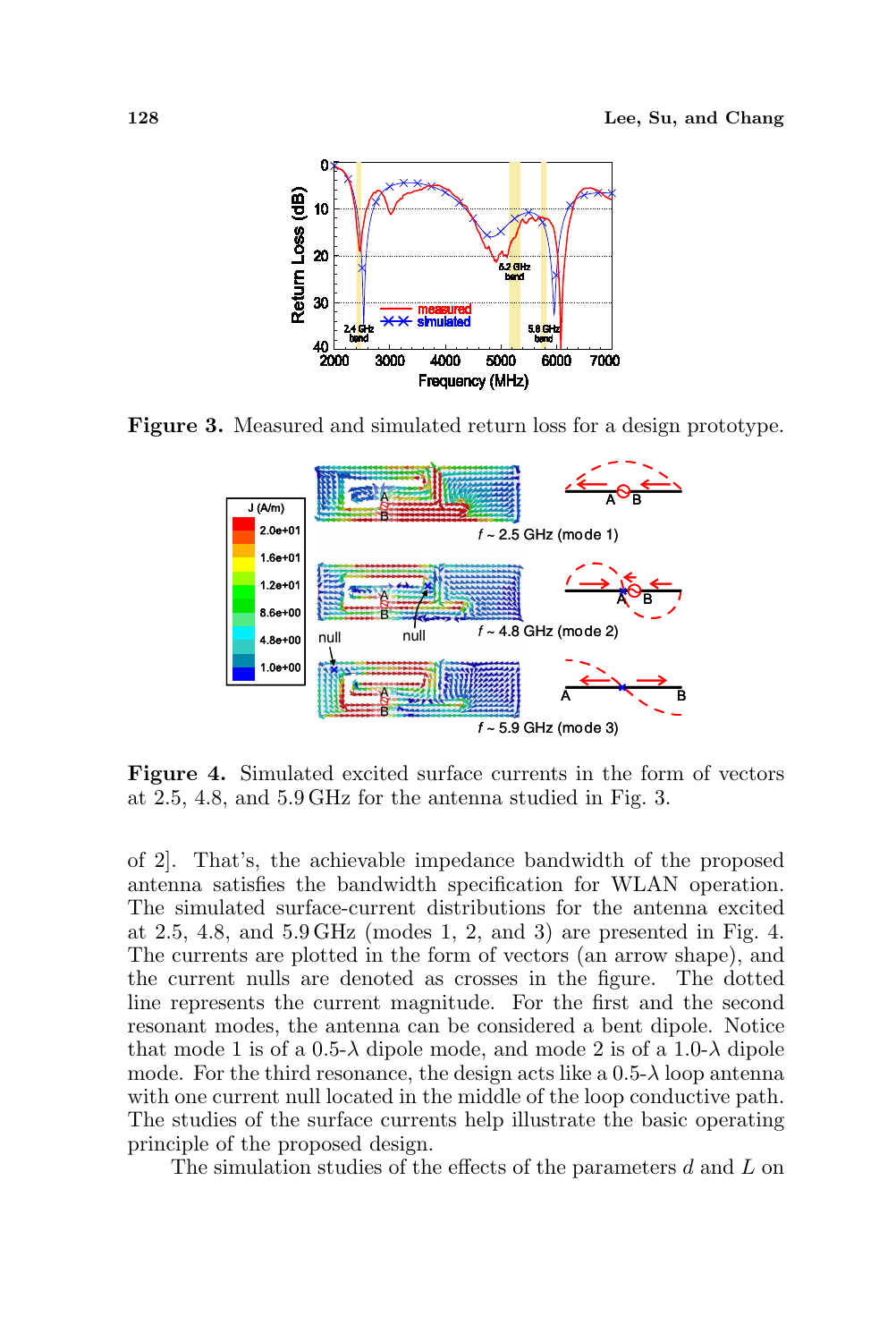the antenna impedance bandwidth were also conducted for analyses of the operating principle; the results are shown in Figs. 5 and 6 respectively. The operating frequencies of the first resonant mode are seen quickly shifted to the lower frequencies with an increase in the distance d from 2.5 to 6.5 mm while those for the second resonance (mode 2) are slightly lowered. This phenomenon is due largely to the stronger surface currents surrounding the slit d portion for mode 1. Notice that the third resonant mode is also affected because the two upper modes occur in close proximity and thus have some "pull" or "push" effects. For the small variation in the length  $L$ , it is seen



Figure 5. Simulated return loss for the proposed antenna as a function of  $d$  with the other dimensions kept the same as studied in Fig. 3.



Figure 6. Simulated return loss for the proposed antenna as a function of L with the other dimensions kept the same as studied in Fig. 3.

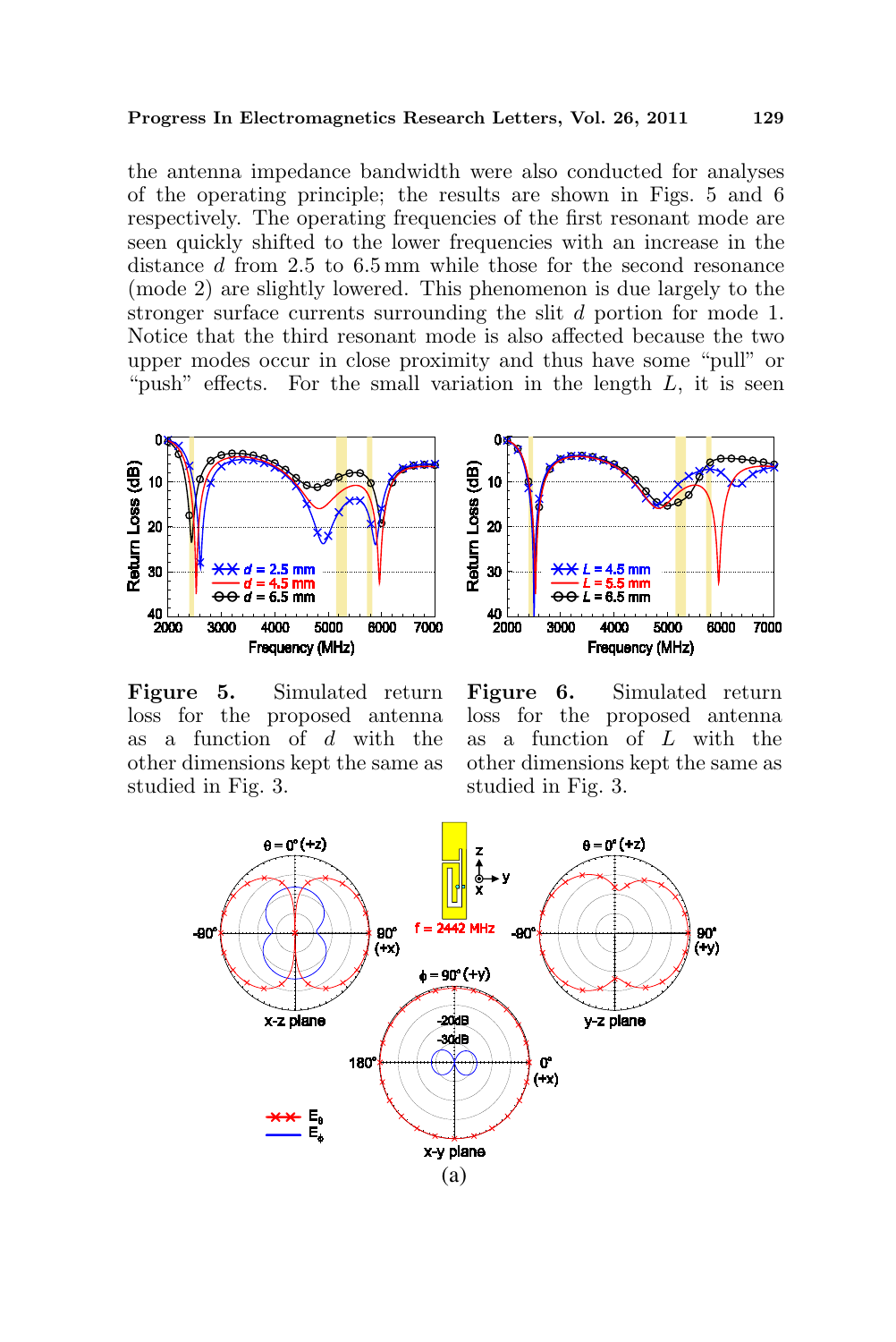

Figure 7. Simulated 2-D radiation patterns at (a) 2442 MHz, (b) 5250 MHz, and (c) 5775 MHz for the antenna studied in Fig. 3.

that in Fig. 6, the frequencies of mode 3 is substantially impacted and decreased with a step of 1 mm from 6.5 to 4.5 mm. This suggests that the third resonant mode for 5.8 GHz operation can be controlled by the parameter L in the smaller loop radiating arm.

The over-the-air (OTA) performance of the prototype in free space was studied. Figs.  $7(a)$ , (b), and (c) show the far-field, 2-D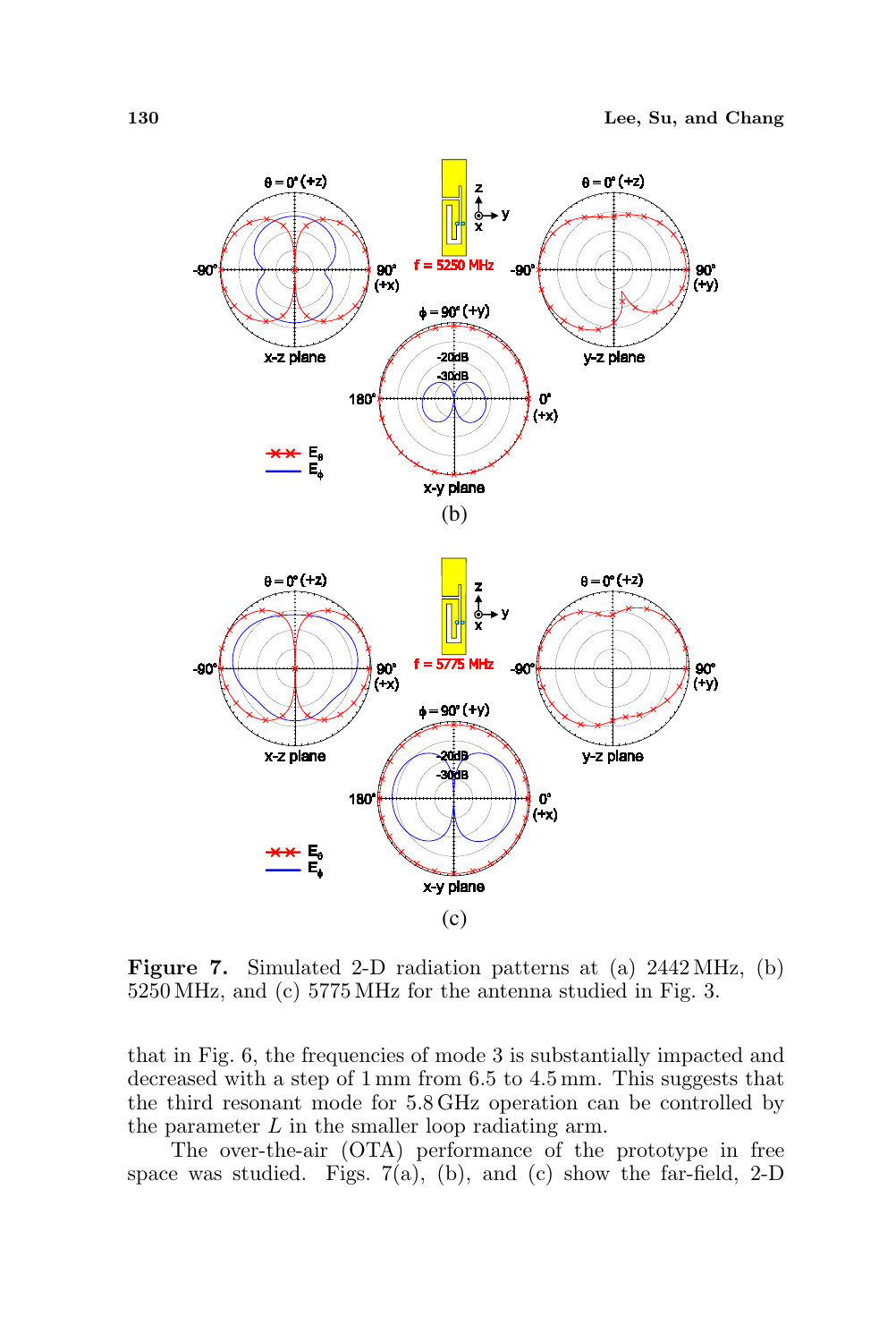radiation patterns at 2442, 5250, and 5775 MHz, the central operating frequency of the 2.4, 5.2, and 5.8 GHz bands, in  $E_{\theta}$  and  $E_{\varphi}$  fields. The radiation patterns were normalized with respect to the maximum field strength among three major planes: the  $x-z$ ,  $y-z$ , and  $x-y$  cuts. Good dipole-like, omnidirectional radiation patterns with large antenna gain lying in the x-y plane are observed. Figs. 8, 9, and 10 plot the



Figure 8. Measured 3-D radiation patterns (including the x-z and  $y-z$  cuts) at 2442 MHz for the antenna studied in Fig. 3.



**Figure 9.** Measured 3-D radiation patterns (including the  $x-z$  and  $y-z$  cuts) at 5250 MHz for the antenna studied in Fig. 3.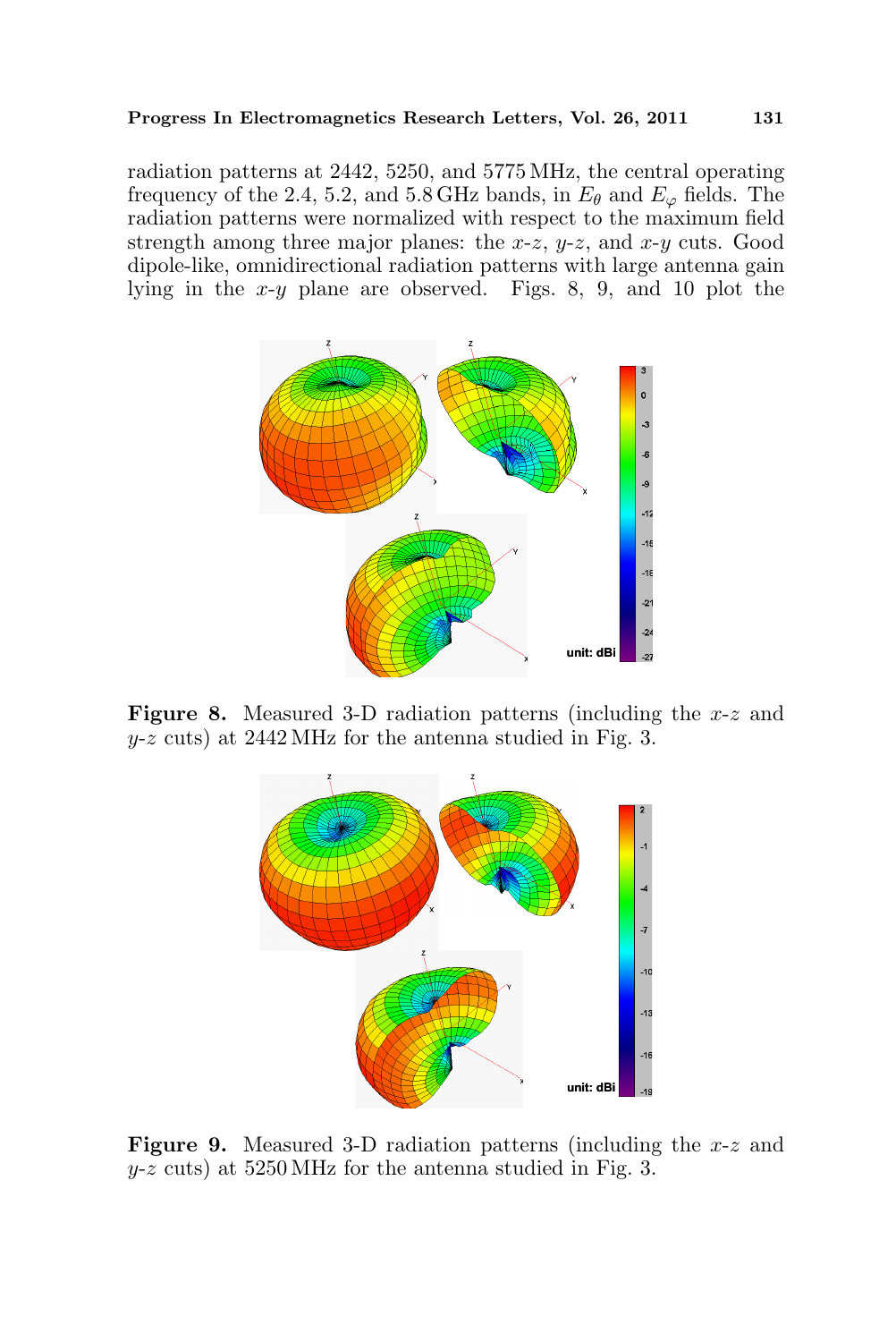measured far-field, 3-D radiation patterns at 2442, 5250, and 5775 MHz respectively. The ETS-Lindgren OTA test system using the greatcircle method in one local CTIA authorized laboratory [15] was utilized for the measurement. Good consistency in the patterns across the three operating bands (also compared with other in-band frequencies measured) was obtained. Again, dipole-like, omnidirectional patterns in the  $x-y$  plane can be found. Good agreement between the 3-D (measured) and the 2-D (simulated) radiation patterns are also reached. Fig. 11 plots the measured, peak antenna gain and the radiation efficiency against frequency for the proposed antenna. The peak gain in the 2.4 GHz band is at a constant level of about 2.4 dBi with radiation efficiency exceeding  $80\%$ , which corresponds to the total



**Figure 10.** Measured 3-D radiation patterns (including the  $x-z$  and  $y-z$  cuts) at 5775 MHz for the antenna studied in Fig. 3.



Figure 11. Measured antenna gain and radiation efficiency for the antenna studied in Fig. 3.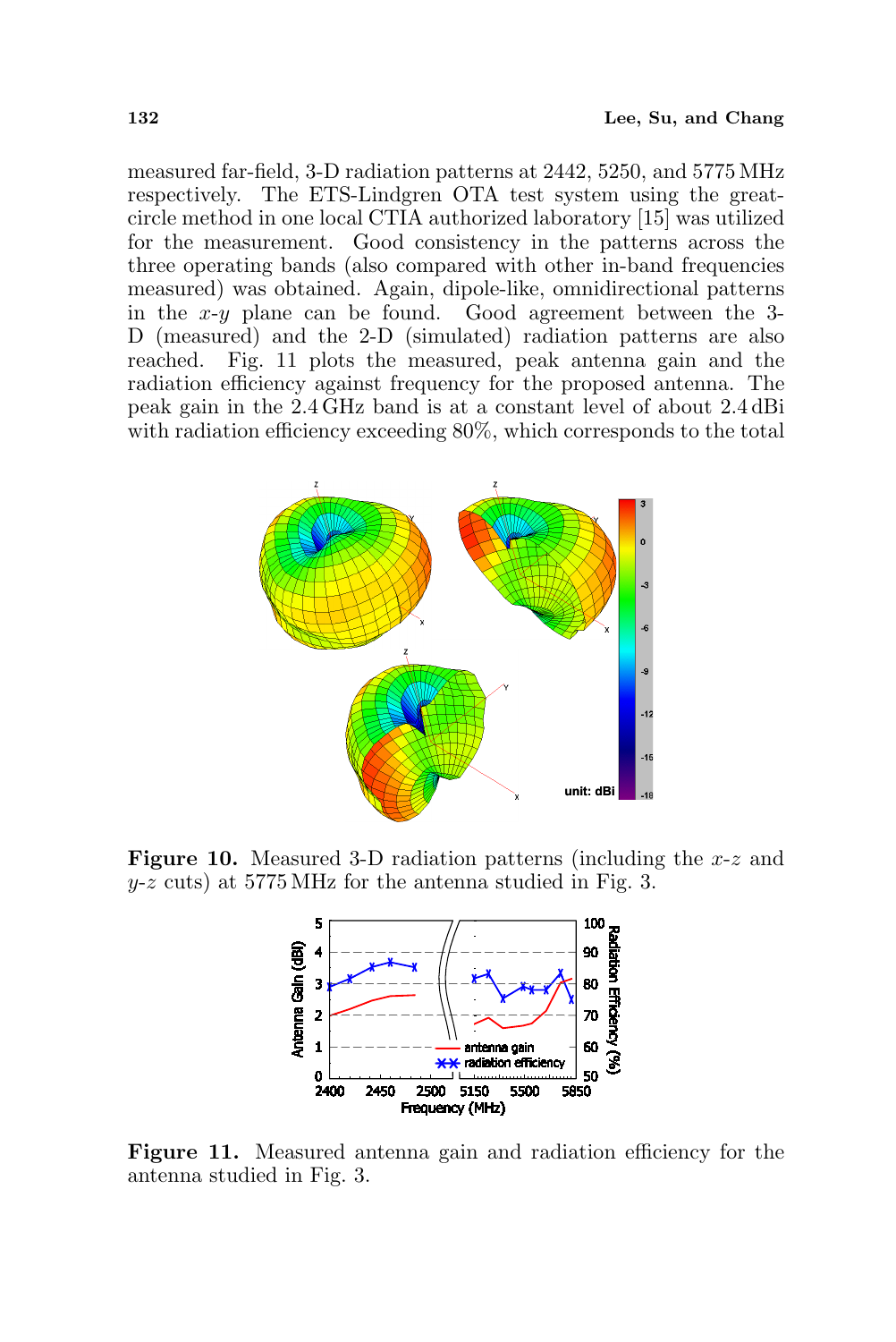radiated power (TRP) of −0.96 dBm when the antenna input power is 0 dBm. For the 5.2/5.8 GHz bands, the peak varies from 1.6 to 3.2 dBi with the radiation efficiency in the range of 75% to 83%, corresponding to the TRP of −1.24 to −0.80 dBm. The gain measurement here takes account of the mismatch of the antenna, and the "realized gain" [16] was measured.

# 4. CONCLUSION

A new, compact, planar metal-plate antenna has been proposed and tested. Prototypes for WLAN operation in the 2.4/5.2/5.8 GHz bands have been constructed and studied. The antenna is simply made of a rectangular flat plate of size  $10 \text{ mm} \times 38 \text{ mm}$  and can be massproduced at a low cost. The results show that the antenna is well matched with a return loss of 10 dB within the bands of interest. In addition, omnidirectional radiation patterns with TRP about −0.96 and −1.24 dBm over the 2.4 and 5.2/5.8 GHz bands are obtained. The proposed design is very suitable to fit in possible space inside the housing of wireless communications devices, leading to an internal antenna solution for WLAN operation.

## REFERENCES

- 1. Fang, C. Y., H. T. Chen, and K. L. Wong, "Printed uni-planar dual-band monopole antenna," Microwave Opt. Technol. Lett., Vol. 37, 452–454, 2003.
- 2. Yang, H. Y., "Miniaturized dual-band printed antennas for wireless communications," IEEE Antennas Propagat. Soc. Int. Symp. Dig., Vol. 1A, 450–453, Washington, DC, 2005.
- 3. Deepu, V., K. R. Rohith, J. Manoj, et al., "Compact uniplanar antenna for WLAN applications," Electron. Lett., Vol. 43, 70–72, 2007.
- 4. Su, S. W. and F. S. Chang, "Compact, printed mobile-unit antenna for 2.4 and 5 GHz WLAN applications," Microwave Opt. Technol. Lett., Vol. 52, 2648–2653, 2010.
- 5. Su, C. M., H. T. Chen, and K. L. Wong, "Printed dual-band dipole antenna with U-slotted arms for 2.4/5.2 GHz WLAN operation," Electron. Lett., Vol. 38, 1308–1309, 2002.
- 6. Hwang, S. H., J. I. Moon, W. I. Kwak, and S. O. Park, "Printed compact dual band antenna for 2.4 and 5 GHz ISM band applications," Electron Lett., Vol. 40, 1568–1569, 2004.